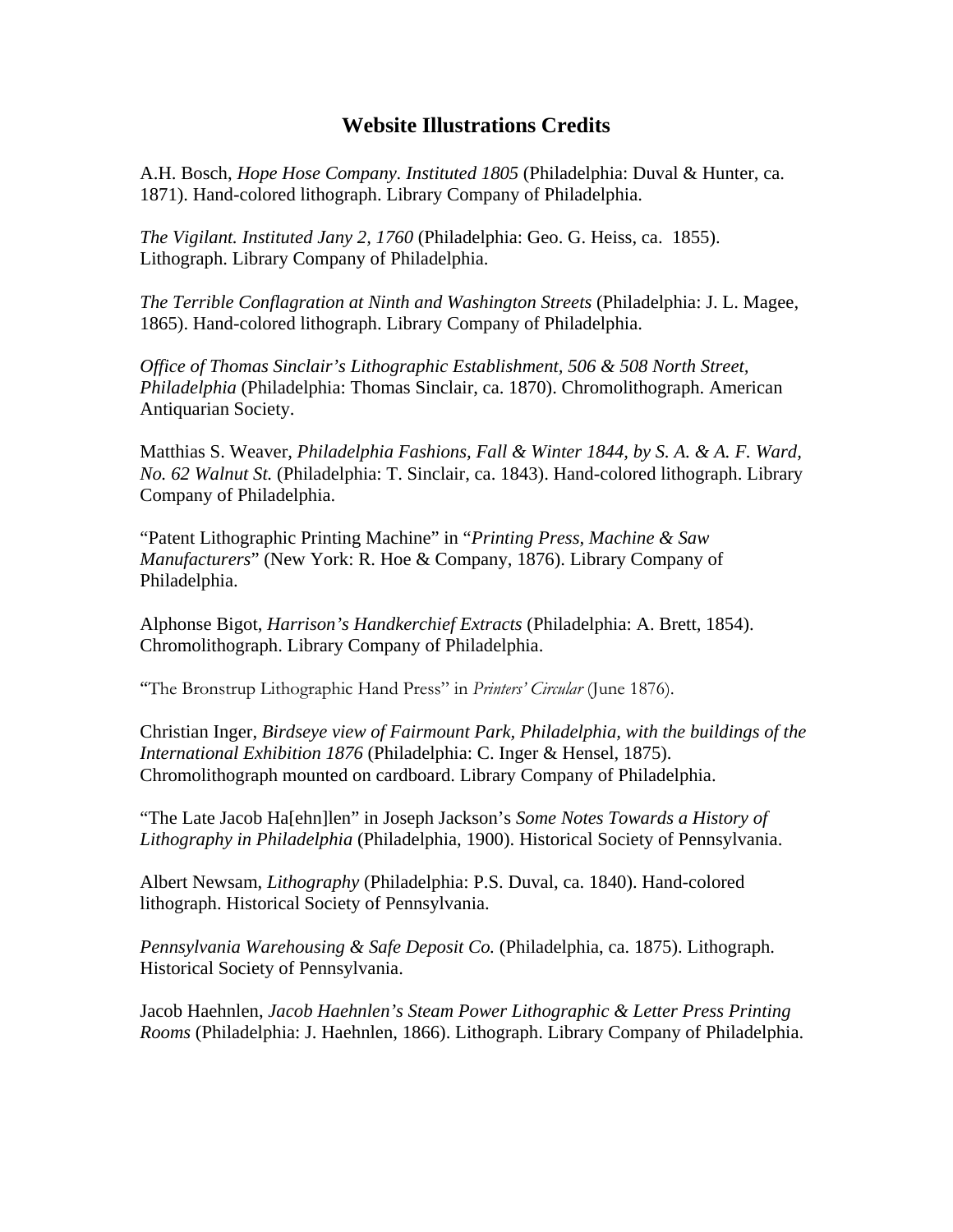Pl. I showing lithographic artists' tools in Charles Joseph Hullmandel, *The Art of Drawing on Stone…* (London: C. Hullmandel, 1824). Lithograph. Library Company of Philadelphia.

*South Side of Walnut Street west of Third Street* (Philadelphia, ca. 1837). Watercolor. Library Company of Philadelphia.

*E. Ketterlinus Steam Power Letter Press and Lithographic Printer, Arch and Forth Street, Philadelphia* (Philadelphia: E. Ketterlinus, 1870). Gilted lithograph. Library Company of Philadelphia.

Jacob Haehnlen*, Chestnut Street Schottisch* (Philadelphia: Published by J. Marsh, Rogers Buildings, 1858). Lithograph. Library Company of Philadelphia.

[Brown, Frederick & Kunkel, clothing warerooms, 41 North Third Street, Philadelphia] (|[Philadelphia,1855]). Lithograph, tinted with one stone. Library Company of Philadelphia.

Alphonse Bigot, *Second Grand Ball of the Lithographic Printers Union* (Philadelphia: T. Sinclair, 1863). Chromolithograph. Library Company of Philadelphia.

Plate showing lithographic tools and equipment in Charles Joseph Hullmandel, *The Art of Drawing on Stone…* (London: Longman, 1833). Historical Society of Pennsylvania.

Otto, Knirsch, *Henry Miller's Concert Garden. Nos. 720 & 722 Vine Str. Philadelphia*  (Philadelphia: Una & Wagner, ca. 1861). Lithograph. Library Company of Philadelphia.

Auguste Blanc, *Works, East Schuylkill Falls. Powers & Weightman, Manufacturing Chemists, Philadelphia. Established 1818* (Philadelphia: Longacre & Co, ca. 1870). Chromolithograph. Library Company of Philadelphia.

*Véritable Extrait de Viande Liebig. Les Phases de la Fabrication d'un Chromo Liebig* (Paris?: ca. 1906). Chromolithographs. Library Company of Philadelphia.

W. H. Rease, *Grigg Block, North Fourth Street, Philadelphia* (Philadelphia: F. Kuhl, 1848). Hand-colored lithograph. Library Company of Philadelphia.

*Hartley & Knight's Bedding Warehouse, 148 South Second Street, Philadelphia* (Philadelphia, August 1846). Lithograph. Library Company of Philadelphia.

John Caspar Wild, *Panorama of Philadelphia from the State House Steeple. East* (Philadelphia: Wild & Chevalier, 1838). Lithograph. Library Company of Philadelphia